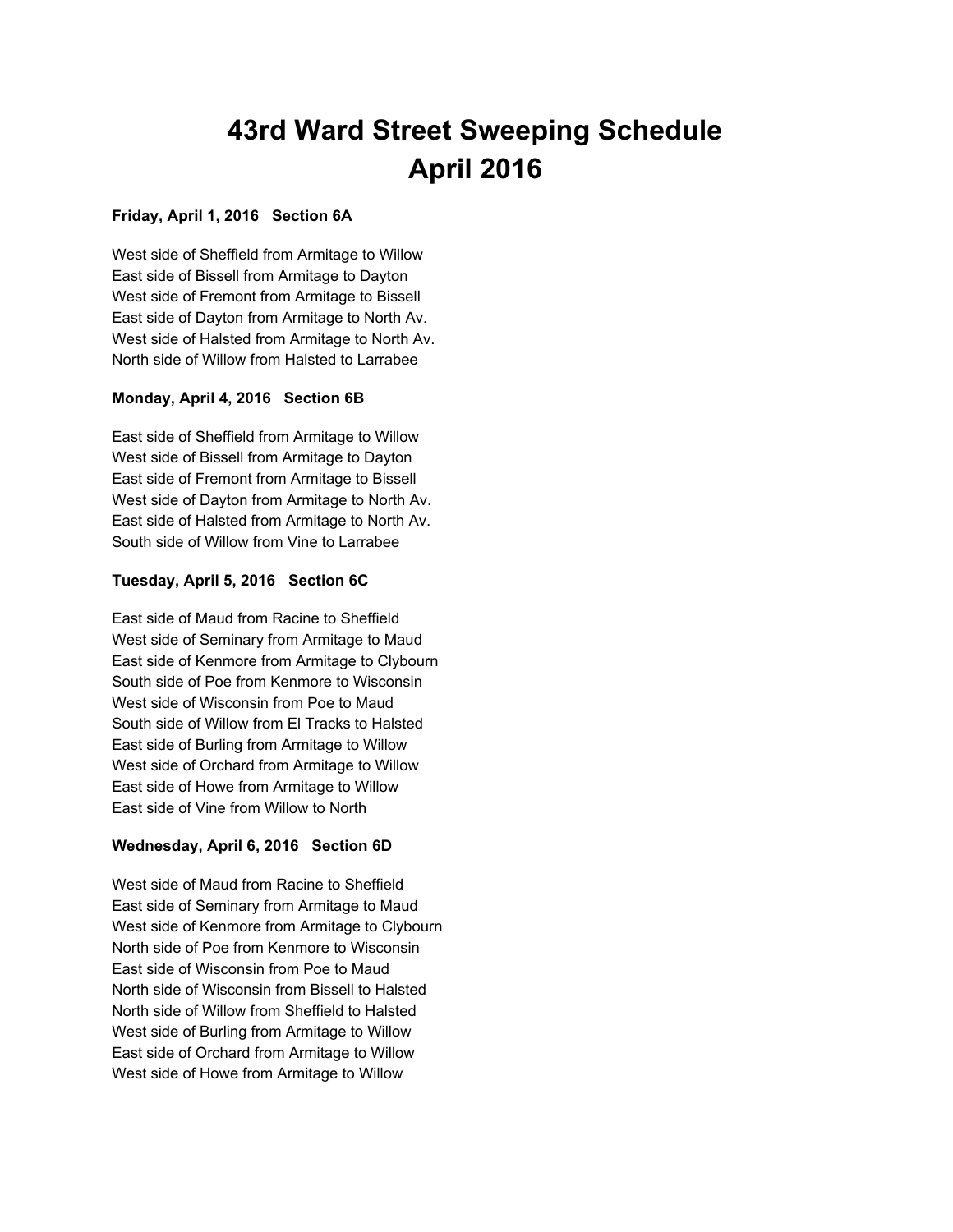#### **Thursday, April 7, 2016 Section 7A**

West side of Larrabee from Armitage to North Av. East side of Mohawk from Armitage to North Av. West side of Cleveland from Armitage to North Av. East side of Hudson from North Av. to Willow East side of Hudson from Armitage to Menomonee East side of Fern CT. from Eugenie to Willow West side of Fern CT. from Willow to Menomonee East side of St. Michaels CT. from Eugenie to Willow East side of Sedgwick from Armitage to Eugenie West side of Orleans from Eugenie to WIllow East side of North Park from Menomonee to Eugenie West side of Orleans from Menomonee to Wisconsin East side of Lin. PK. West from Menomonee to Wisconsin West side of Wells from Lincoln to Eugenie

### **Friday, April 8, 2016 Section 7B**

East side of Larrabee from Armitage to North Av. West side of Mohawk from Armitage to North Av. West side of Meyer CT. from Eugenie to Cleveland East side of Cleveland from Armitage to North Av. West side of Hudson from North Av. to Willow West side of Hudson from Armitage to Menomonee West side of Sedgwick from Armitage to Eugenie East side of Orleans from Eugenie to Willow West side of North Park from Menomonee to Eugenie East side of Orleans from Menomonee to Wisconsin West side of Lin. PK. West from Menomonee to Wisconsin Both sides of Lin. PK. West from Wisconsin to Circle Both sides of Crilly CT. from St. Paul to Eugenie East side of Wells from Lincoln to Eugenie

### **Monday, April 11, 2016 Section 7C**

North side of Wisconsin from Mohawk to Clark South side of Menomonee from Larrabee to Hudson South side of Menomonee from Fern CT. to Sedgwick Both sides of Menomonee from Sedgwick to Clark West side of Crilly from Menomonee to Willow North side of Willow from Crilly CT. to Sedgwick South side of Willow from Fern to St. Michaels North side of Eugenie from Larrabee to La Salle South side of St. Paul from North Park to Wells West side of Lincoln from Wells to Armitage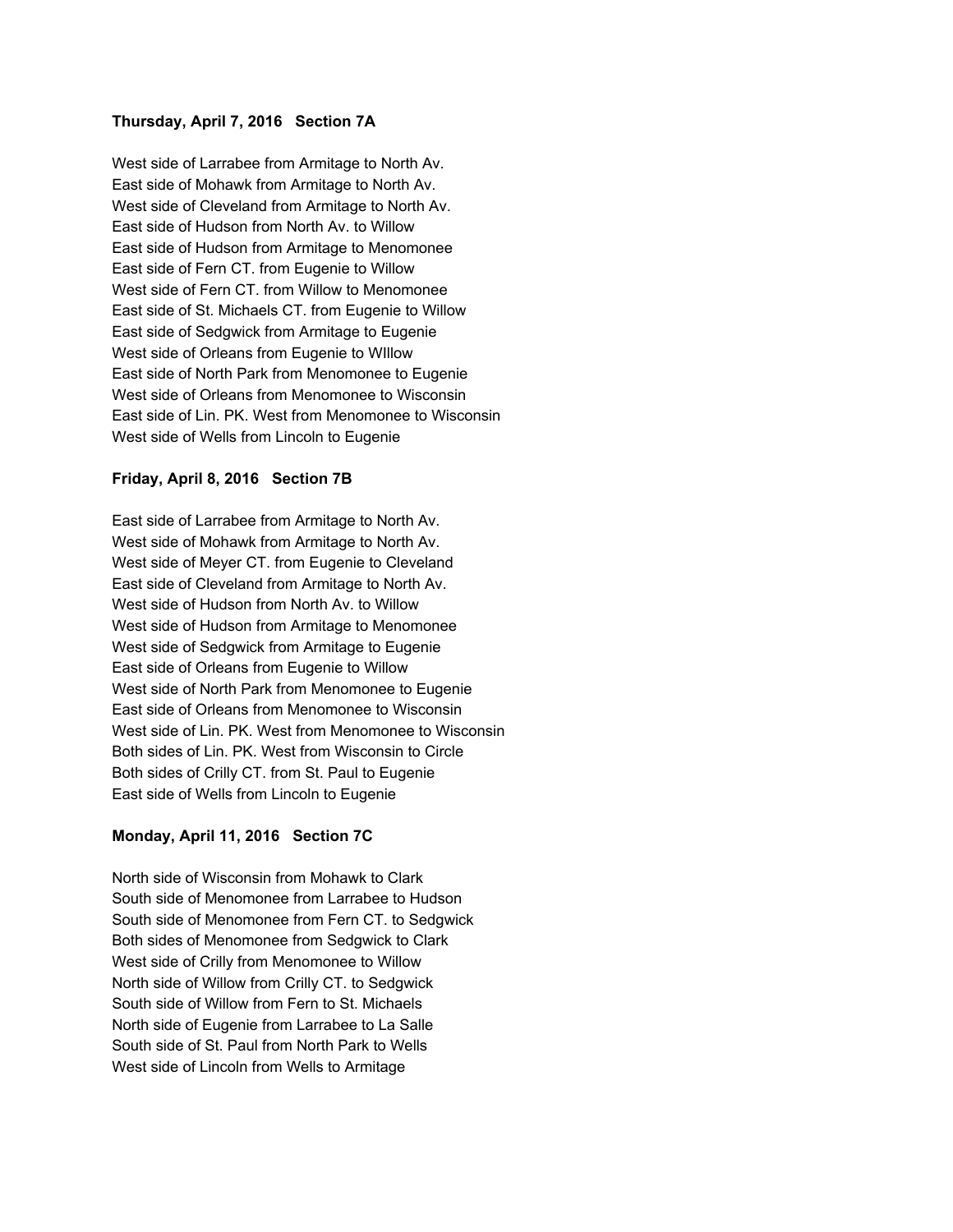# **Tuesday, April 12, 2016 Section 7D**

South side of Wisconsin from Mohawk to Clark North side of Menomonee from Larrabee to Hudson South side of Eugenie from Larrabee to Hudson North side of St. Paul from North Park to Wells East side of Lincoln from Wells to Armitage

# **Wednesday, April 13, 2016 Section 1A**

East side of Sheffield from Dickens to Fullerton West side of Kenmore from from Dickens to Fullerton East side of Seminary from Dickens to Belden West side of Clifton from Dickens to Fullerton East side of Racine from from Dickens to Fullerton West side of Magnolia from Webster to Belden East side of Lakewood from Webster to Fullerton East side of Surrey CT. from Lill to Fullerton East side of Lakewood from Wrightwood to Diversey West side of Magnolia from Wrightwood to Diversey

## **Thursday, April 14, 2016 Section 1B**

West side of Sheffield from Dickens to Fullerton East side of Kenmore from Dickens to Fullerton West side of Seminary from Dickens to Belden East side of Clifton from Dickens to Fullerton West of Racine from Webster to Fullerton East side of Magnolia from Webster to Belden West side of Surrey CT. from Lill to Fullerton East side of Magnolia from Wrightwood to Diversey

# **Friday, April 15, 2016 Section 1C**

North side of Dickens from Sheffield to Racine South side of Webster from Sheffield to Racine North of Belden from Sheffield to Lakewood South side of Fullerton from Racine to Lakewood South side of Montana from Racine to Surrey CT. North side of Altgeld from Racine to 1312 W. Both sides of Draper from Racine to Dead End South side of Wrightwood from Racine to Lakewood North side of Schubert from Racine to Lakewood South side of Diversey from Racine to Lakewood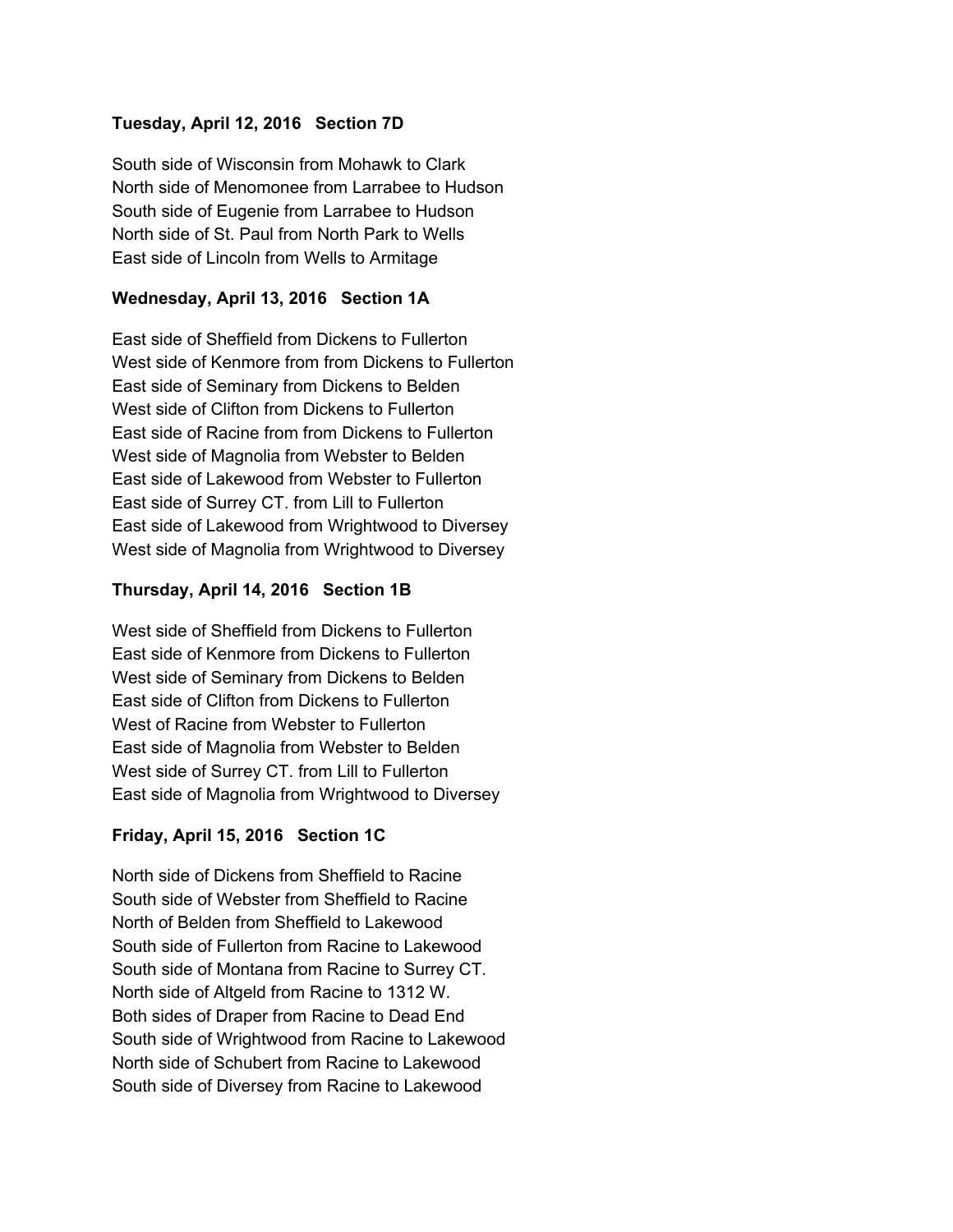#### **Monday, April 18, 2016 Section 1D**

South side of Dickens from Sheffield to Racine North side of Webster from Sheffield to Racine South side of Belden from Sheffield to Lakewood North side of Fullerton from Racine to Surrey CT. North side of Montana from Racine to Surrey CT. South side of Altgeld from Racine to Surrey CT. Both sides of Lill from Racine to Surrey CT. North side of Wrightwood from Racine to Lakewood South side of Schubert from Racine to Lakewood

#### **Tuesday, April 19, 2016 Section 2A**

West side of Racine from Fullerton to Diversey East side of Seminary from Fullerton to Diversey West side of Kenmore from Lincoln to Diversey East side of Sheffield from Fullerton to Diversey West side of Wilton from Wrightwood to Diversey East side of Mildred from Wrightwood to Diversey West side of Dayton from Wrightwood to Diversey

#### **Wednesday, April 20, 2016 Section 2B**

East side of Racine from Fullerton to Diversey West side of Seminary from Fullerton to Diversey East side of Kenmore from Lincoln to Diversey West side of Sheffield from Fullerton to Diversey East side of Wilton from Wrightwood to Diversey West side of Mildred from Wrightwood to Diversey East side of Dayton from Wrightwood to Diversey

#### **Thursday, April 21, 2016 Section 2C**

North side of Fullerton from Sheffield to Racine South side of Montana from Lincoln to Racine North side of Altgeld from Halsted to Racine South side of Lill from Sheffield to Racine South side of Lill from Lincoln to Halsted North side of Wrightwood from Halsted to Racine South side of Drummond from Seminary to Racine North side of Schubert from Lincoln to Racine North side of Schubert from Sheffield to Dayton South side of Diversey from Halsted to Racine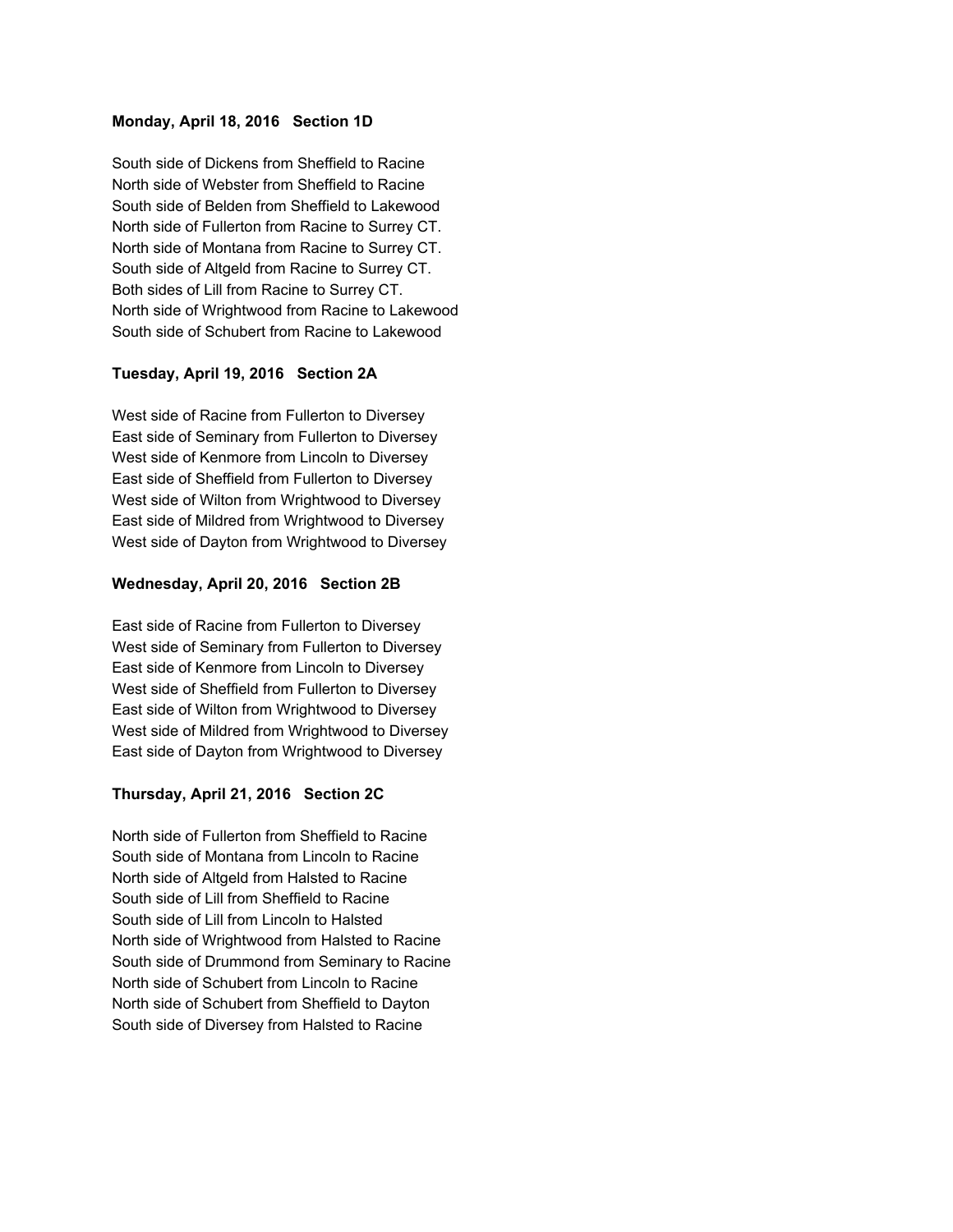## **Friday, April 22, 2016 Section 2D**

South side of Fullerton from Sheffield to Racine North side of Montana from Lincoln to Racine South side of Altgeld from Halsted to Racine North side of Lill from Sheffield to Racine North side of Lill from Lincoln to Halsted South side of Wrightwood from Halsted to Racine North side of Drummond from Seminary to Racine South side of Schubert from Lincoln to Racine South side of Schubert from Sheffield to Dayton

### **Monday, April 25, 2016 Section 3A**

East side of Halsted from Fullerton to Diversey West side of Burling from Schubert to Fullerton East side of Orchard from Fullerton to Diversey Both sides of Geneva from Deming to Fullerton East side of Lakeview from Fullerton to Diversey West side of Stockton from Fullerton to Cannon Dr. East side of Cannon Dr. from Fullerton to L.S.D. West side of Pine Grove from Wrightwood to Diversey East side of Hampden Ct. from Deming to Diversey West side of Lehman Ct. from Wrightwood to Diversey

### **Tuesday, April 26, 2016 Section 3B**

West side of Halsted from Fullerton to Diversey East side of Burling from Schubert to Fullerton West side of Orchard from Fullerton to Diversey West side of Lakeview from Fullerton to Diversey East side of Stockton from Fullerton to Cannon Dr. East side of Pine Grove from Diversey to Wrightwood West side of Hampden Ct. from Deming to Diversey East side of Lehmann Ct. from Wrightwood to Diversey

## **Wednesday, April 27, 2016 Section 3C**

North side of Fullerton from Clark to Halsted South side of Arlington from Orchard to Clark Both sides of Arlington from Lakeview to Clark North side of Roslyn from Lakeview to Clark North side of Deming from Lakeview to Orchard South side of Wrightwood from Halsted to Lakeview North side of Drummond from Lehmann to Orchard South side of Schubert from Halsted to Clark West side of L.S.D. from Cannon to Diversey